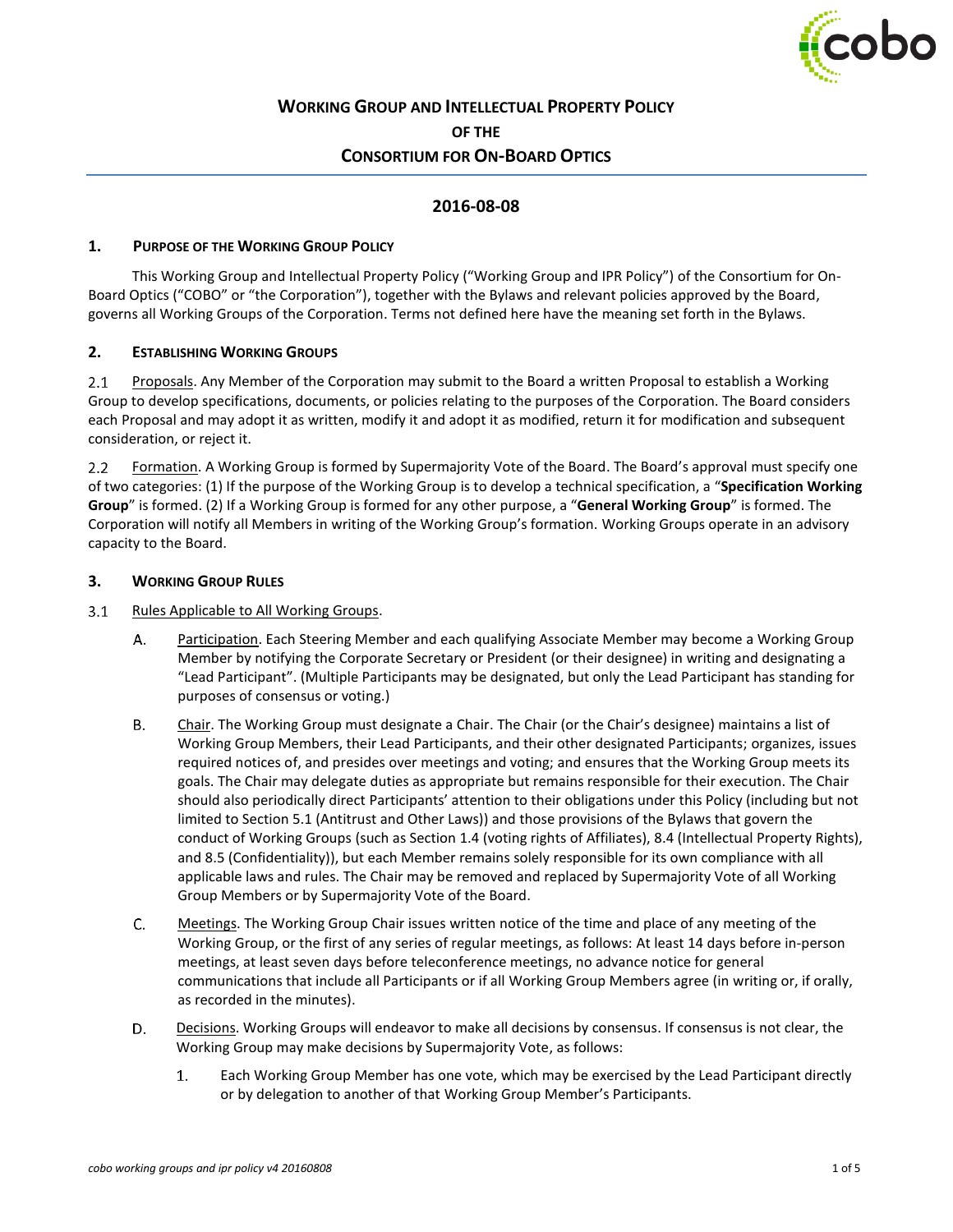

- $2.$ Adoption of a Charter, Initial Draft, or Approval Draft, if not established by consensus, requires a Supermajority Vote of all Working Group Members. For all other matters, if not established by consensus, votes may be taken at any meeting at which at least 2/3 of all Lead Participants are represented (directly or by delegation to a non-Lead Participant representing that Working Group Member, but not by proxy), and decisions may be made by Supermajority Vote of the quorum for that meeting.
- 3. Working Groups may vote electronically on any matter without a meeting provided that (1) a written ballot with only "yes" or "no" options is provided to all Lead Participants and (2) the voting remains open for at least seven days or until a Supermajority of all Working Group Members is established.
- E. Adoption of Charter and Initial Draft. The Working Group must adopt the approved Proposal as its Charter or adopt a more-detailed Charter consistent with the Proposal within 28 days after its formation, and must approve an "Initial Draft" Document (for General Working Groups) or Specification (for Specification Working Groups) within one year after its formation, unless the Board's approving resolution sets forth different deadlines. If the Working Group fails to meet either deadline it must be rechartered or disbanded unless the Board expressly approves its continued existence and sets new deadlines.
- F. Approval Draft. When the Chair determines that the Working Group's objectives under its Charter have been met, the Chair will circulate to Working Group Members a draft that, if approved by the Working Group Members, will then be submitted to the Steering Members for consideration ("Approval Draft").
- G. Steering Member Review. Within 60 days after receipt of an Approval Draft the Steering Members will vote on the Approval Draft. If approved by a Supermajority Vote of all Steering Members, the Approval Draft is submitted to the Board; if not, the Working Group may subsequently submit a revised Approval Draft.
- Η. Board Review. Within 35 days after receipt of an Approval Draft the Board will vote to (a) approve the Approval Draft as an Approved Specification; (b) request that the Working Group submit a revised Approval Draft; (c) reject the Approval Draft and disband the Working Group; or (d) take such other actions as are in the best interests of the Corporation. If approved by Supermajority Vote of the Board, the Approval Draft becomes an Approved Document or Approved Specification, and the Working Group is disbanded unless the charter is unchanged. The Board may, when chartering a Working Group, specify as its starting point an Initial Draft, Exclusion Draft, Approval Draft, Approved Specification, or other document (identified by date or version) that was produced by another Working Group.
- <span id="page-1-0"></span> $\mathbf{L}$ Publication. Except as determined by Supermajority Vote of the Board, only Approved Documents and Approved Specifications may be published outside of the Corporation.
- <span id="page-1-2"></span><span id="page-1-1"></span> $J_{\star}$ Copyright.
	- $1.$ Rights in Contributions. To make any Contribution to a Working Group, Members must (1) have sufficient rights to make the Contribution under the terms of the Bylaws and this Working Group Policy and (2) must disclose the identities of all copyright owners in the Contribution.
	- $2.$ Contributions License Grant. For purposes of the development, publication, distribution, and modification of each Working Group Document or Specification, each Member and its Participants is deemed to have granted a perpetual, nonexclusive, irrevocable, royalty-free, paid up, worldwide license to copy, modify, prepare derivative works, publicly display, publicly perform, and distribute its Contributions in their original and modified forms, and to allow others to do the same, with no accounting obligations.
	- $3.$ Publications License for Documents and Draft Specifications. Subject to the restraints on publication set forth in Section [3.1I,](#page-1-0) unless otherwise determined by Supermajority Vote of the Board all Proposals, Charters, Draft Documents, Draft Specifications, and Approved Documents are subject to the license terms as set forth in Section [3.1J.4](#page-1-1) of this Working Group Policy.
	- 4. Publications License for Approved Specifications. Unless otherwise determined by Supermajority Vote of the Board:
		- $a<sub>r</sub>$ Proposals, Charters, Draft Documents, and Draft Specifications are subject to the Corporation's copyright and any concurrent rights held under copyright by the contributors.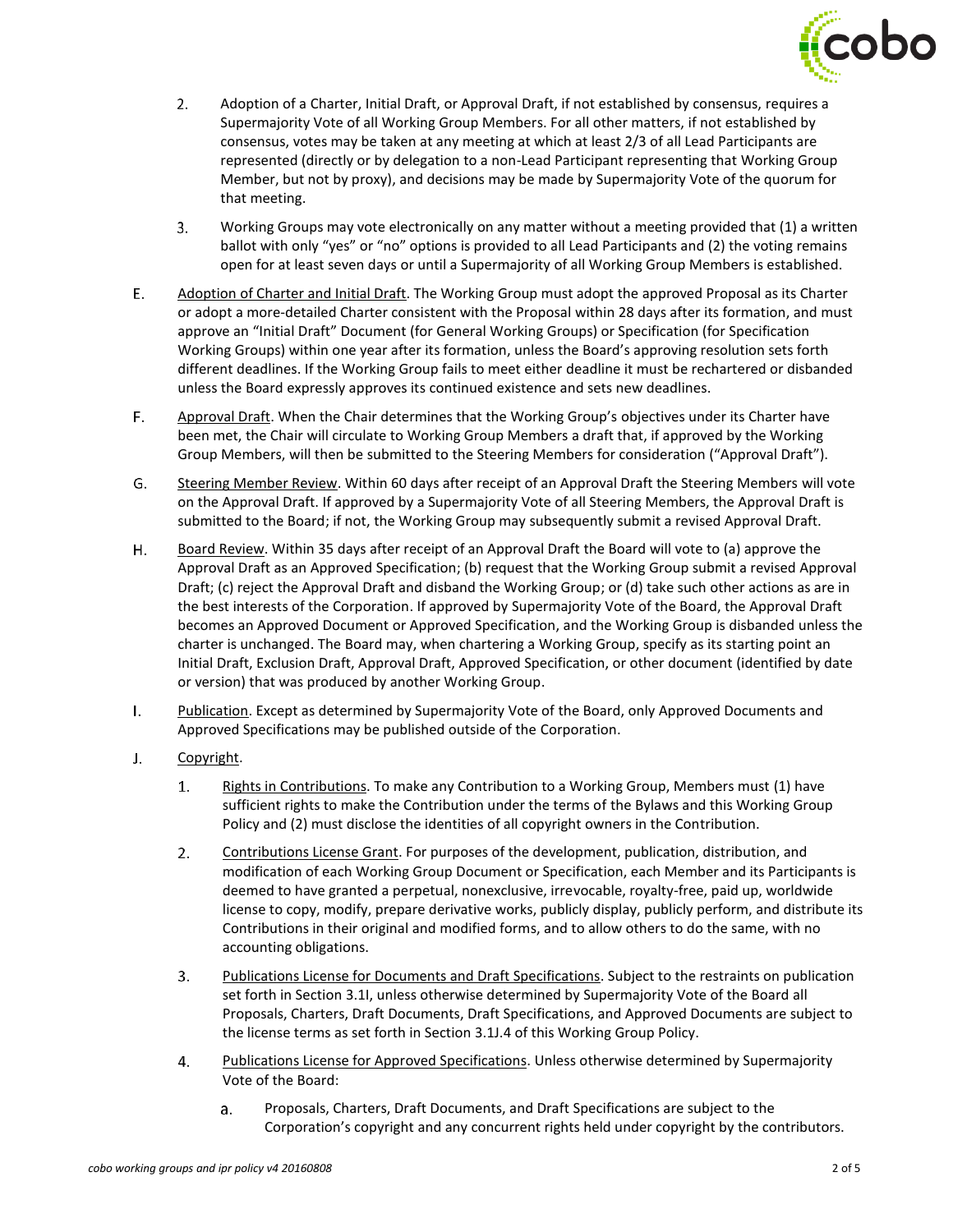

- b. Approved Specifications published by COBO are subject to CC BY-ND 4.0.
- c. Approved Specifications that are provided to a standards-development organization for further development are subject to CC BY 4.0, with the Consortium for On-Board Optics or "COBO" identified as the copyright owner.
- <span id="page-2-0"></span> $3.2$ Rules Applicable to Specification Working Groups Only.
	- A. Patent Licensing (RAND).
		- $1.$ Licensing Commitment. Each Working Group Member agrees it will offer to all applicants a nonexclusive, worldwide, non-sublicensable, perpetual patent license to its Essential Claims on fair, reasonable, and non-discriminatory terms to make, have made, use, import, offer to sell, sell, and distribute conformant implementations of any Approved Specification of that Working Group. A Member's obligation to offer licenses to Essential Claims is perpetual and includes Essential Claims owned or controlled by its Affiliates. If a Member or an Affiliate grants an exclusive license to or transfers an Essential Claim, the transferee and all successors must be subject to the same licensing obligations as the Member became obligated to under this Policy (and in the event that a Member or its successors fails to include appropriate requirements in such transfer documents, it is nonetheless intended that each Member's obligations shall run with title to the patent and be binding upon any transferee). Any license to Essential Claims may be conditioned upon the licensee's reciprocal grant of Essential Claims as defined by this Policy. In addition, at the time of making a Contribution, the Working Group Member making such Contribution shall disclose in writing to the Working Group Chair and Corporate Secretary (1) any patent or pending patent application that it believes would include an Essential Claim if the Contribution were incorporated into an Approved Specification (unless the claim is already subject to the patent licensing obligations of this Section 3.2.A.1), and (2) the name of any party whose direct input was incorporated into the Contribution (excluding parties whose patents would be subject to the patent licensing obligations of this Section 3.2.A.1).
		- $2.$ Patent Exclusion. A "Patent Exclusion Period" is required as to each Draft Specification (1) upon initial adoption as a Draft Specification by the Specification Working Group and (2) again (if modified after the first Patent Exclusion Period) before it is proposed to be an Approved Specification. The Chair initiates the Patent Exclusion Period by notifying all Working Group Members in writing, identifying the Draft Specification by date or version number, and stating a closing date at least 28 days after the initial notice date. A Working Group Member may exclude Essential Claims from its licensing commitments by providing written notice of that intent to the Working Group Chair and the Corporate Secretary ("Exclusion Notice") no later than the closing date of the applicable Patent Exclusion Period. (A party that joins a Working Group after the closing date of a Patent Exclusion Period must deliver any Exclusion Notice upon joining.) The Exclusion Notice must provide the patent registration or application number, identify which portions of the Draft Specification are affected, and briefly summarize the patent claims. A Working Group Member who fails to exclude a patent during a Patent Exclusion Period may not subsequently seek to exclude an Essential Claim from the licensing obligations. For subsequent Patent Exclusion Periods the exclusion opportunity applies only to material in the Draft Specification that was not present during a previous Patent Exclusion Period during which the Working Group Member had an opportunity to exclude. The exclusion opportunity is not available with respect to a Member's own Contributions. The Working Group Chair will make the declarations available to the Corporate Secretary or President, who will promptly make the declarations to all Members. Declarations will be made available to the general public upon publication of the Approved Specification.
		- $3.$ Members Not In Working Group. Members that are not in a Working Group may, at their sole option, voluntarily deliver to the Corporate Secretary an Exclusion Notice or their agreement to be bound by a voluntary licensing commitment with respect to any Draft Specification, Approval Draft specification, or Approved Specification.
		- $4.$ Defensive Suspension of Licenses. If an implementer of an Approved Specification or any of its Affiliates ("Implementer") initiates or joins a legal action asserting that an Approved Specification infringes Implementer's patent rights in an Essential Claim (as defined by this Policy), all patent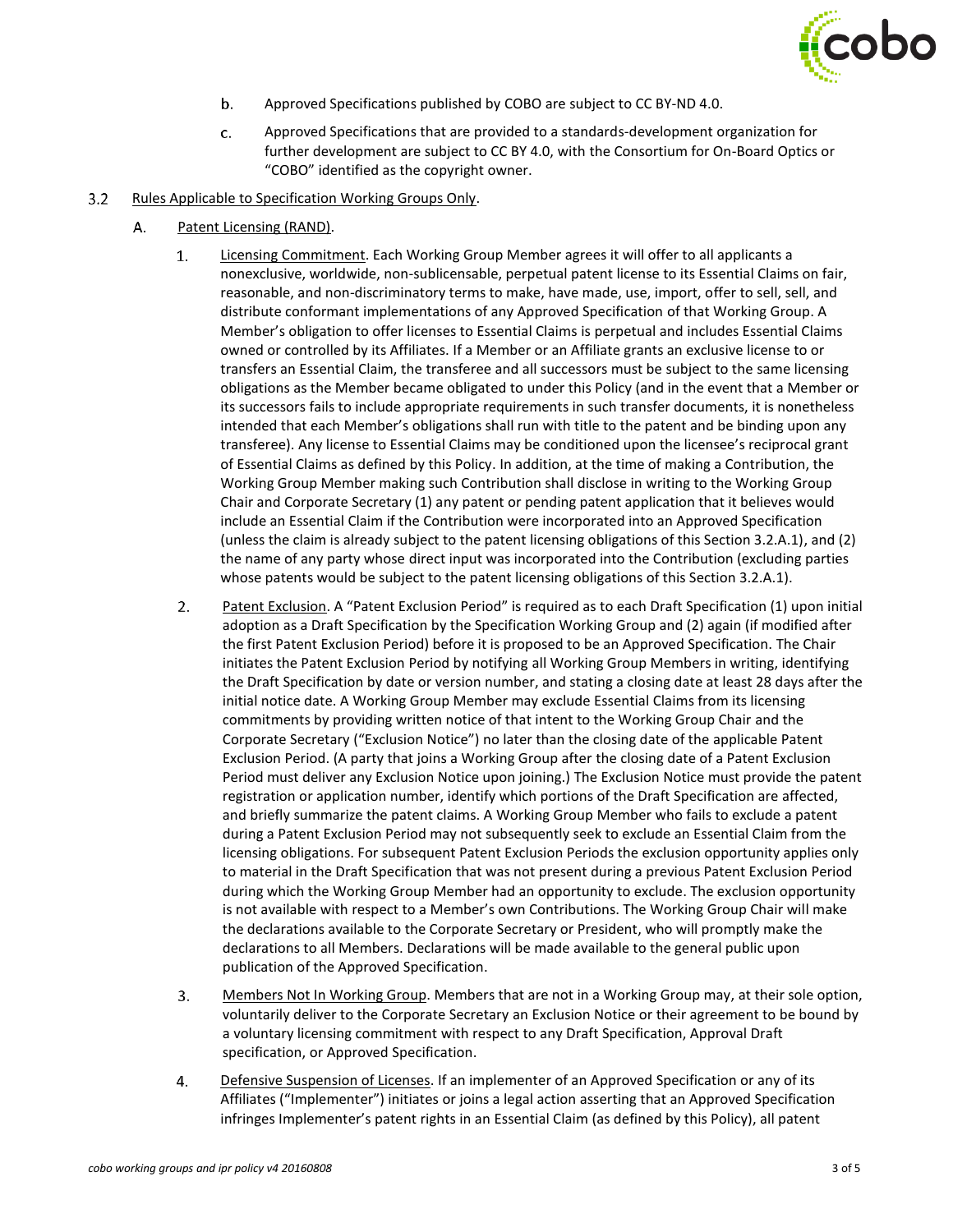

licenses to Essential Claims in that Approved Specification that benefit Implementer pursuant to this IPR Policy are suspended automatically as of the date and time such suit or action is filed. (This provision does not apply to a counterclaim or countersuit filed defensively in response to a prior patent infringement action by the licensor.)

- **B.** Submission to Standards-Development Organization.
	- $1.$ Approved Specifications may, by Supermajority Vote of the Board, be submitted for publication or further development to a recognized standards-development organization ("SDO").
- C. Terms to Include In Published Specifications. Published Specifications must include the following terms:

#### **Copyright**

Copyright © [Date] COBO Group. All Rights Reserved. This publication is subject to the terms of *[Insert reference to CC BY-ND 4.0 or CC BY 4.0].*

### **Limitations**

THIS DOCUMENT IS PROVIDED "AS IS." The publisher and contributors expressly disclaim any warranties (express, implied, or otherwise), including but not limited to implied warranties of merchantability, noninfringement, fitness for a particular purpose, or title. The entire risk of using or implementing this document is assumed by the user. IN NO EVENT IS THE PUBLISHER OR ANY CONTRIBUTOR LIABLE TO ANY PARTY FOR DIRECT, INDIRECT, SPECIAL, INCIDENTAL, OR CONSEQUENTIAL DAMAGES OF ANY KIND (INCLUDING LOST PROFITS) BASED ON ANY THEORY OF ACTION (INCLUDING NEGLIGENCE), EVEN IF THE OTHER PARTY HAS BEEN ADVISED OF THE POSSIBILITY OF SUCH DAMAGE. This document may be subject to third party rights.

# <span id="page-3-1"></span>**4. REFERENCES TO OTHERS**

 $4.1$ Use of Member Name. Approved Documents and Approved Specifications may include attribution to COBO and to Members that participated in the Working Group. Members may not otherwise use the name of any other COBO member in connection with any Proposal, Draft, Document, Specification, or related activity of the Corporation without express authorization from the named party.

# <span id="page-3-2"></span>**5. APPLICABLE LAWS**

<span id="page-3-0"></span> $5.1$ Antitrust and Other Laws. Members and their representatives must not violate laws and regulations applicable to their conduct under this Agreement, including but not limited to antitrust laws and regulations. By way of example only, and not as a substitute for each Member's reliance on its own legal counsel: Members may compete against one another; each Member may conduct its business in whatever way it chooses; each may design, develop, manufacture, acquire, or market competitive deliverables, products and services; no Member is obligated to announce or market any products or services; and Members are not to discuss product pricing, methods or channels of product distribution, division of markets, allocation of customers, or other topics inappropriate for discussion among competitors.

# **6. WITHDRAWAL; TERMINATION**

 $6.1$ Automatic Termination. If four consecutive Working Group meetings are convened with no Participants designated by a Working Group Member in attendance that Member is automatically removed from the Working Group, but may be readmitted (1) at the Chair's discretion (unless such readmission is opposed by a majority vote of the Working Group) or (2) by majority vote of the Board.

 $6.2$ Voluntary Withdrawal. Any Member may terminate its membership in a Working Group or in the Corporation by delivering written notice to the Corporate Secretary or President and to the Chair of any Working Group in which it participates.

6.3 Involuntary Termination. A Member that violates the substantive rules of a Working Group or the Corporation or declares patent exclusions in a manner or to an extent deemed by the Board to be inconsistent with the goals of the Corporation may, after the Member has been given a reasonable opportunity to address the Board, be removed by Supermajority Vote of the Board. The Board's determination in each case is final and non-appealable, and as a condition of participation in the Corporation each Member agrees no claim of any kind may arise from such removal or termination.